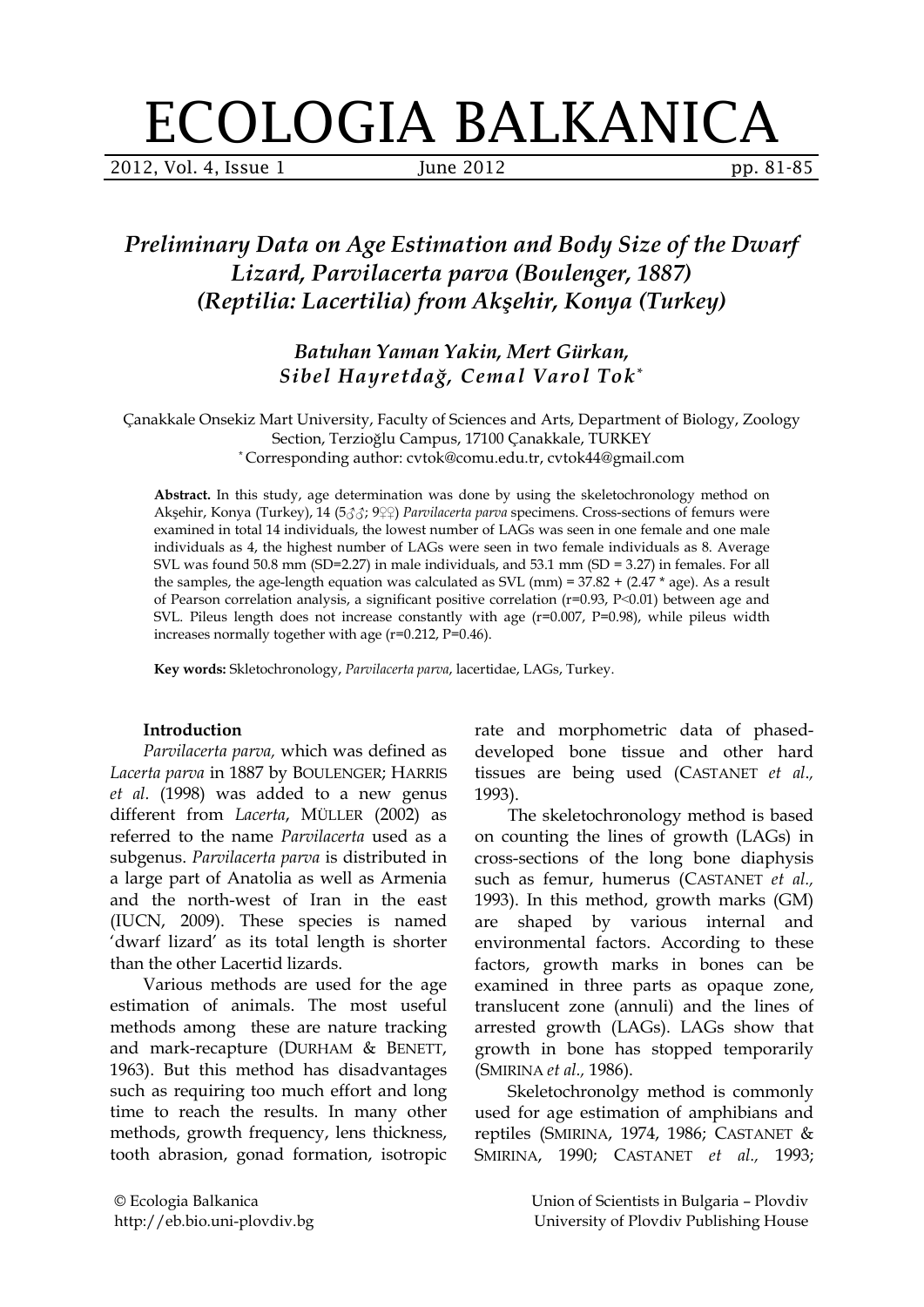CASTANET, 1994; SNOVER & RHODIN; 2008; AVENS *et al.,* 2009; GUARINO *et al.,* 2010). By using this technique, it is possible to gather information about the age of individuals, longevity, sexual maturity age and activity period of the species (KLEINENBERG & SMIRINA, 1969; CASTANET & SMIRINA, 1990; CASTANET *et al.,* 1993; CASTANET, 1994; SMIRINA, 1994; MIAUD *et al.,* 1999).

In Turkey, skeletochronology studies are done generally on amphibians (OLGUN *et al.,* 2001; OLGUN *et al.,* 2005; GUARINO & ERIŞMIŞ, 2008; ÜZÜM, 2009; ÜZÜM & OLGUN, 2009; ÜZÜM *et al.,* 2011). Studies of the age structure of lizard populations are very rare. So far there are no studies on the age structure of *P. parva*. This study aims to calculate the age of *P. parva* specimens collected from Akşehir (Konya) by using the skeletochronology and then examine the relationship between the age and the total body length.

## **Material and methods**

In the current study, 14 *P. parva* (5 ♂♂; 9 ♀♀) samples were used, which were collected from Akşehir (Konya). The material deposited in the collection of Faculty of Sciences and Arts, Çanakkale Onsekiz Mart University and incorporated into the collection of ZDEU-ÇOMU (Zoology Department Ege University-Çanakkale Onsekiz Mart University), Turkey. Total body length, pileus length and pileus width were measured by using a digital caliper (Mitutoyo, CD-20 CPX) with an accuracy of 0.01 mm. For the age estimation, right femurs of the individuals were removed and they were cleaned of muscles. Then the bones were decalcified in 5% nitric acid for 3-5 hours depending on bone thickness. Decalcified femurs were embedded in paraffin; cross-sections of 10 µm were stained with Ehrlich's hematoxylin and examined under a light microscope.

Kruskal Wallis test was used to understand the relationship between age and total body length. Furthermore, age-SVL relationships were tested by linear regression and Pearson rank order correlation coefficient. Statistical analyses were performed; SPSS (vers. 16.0) and alpha set 0.05.

## **Results and Discussion**

According to morphological measurements, SVL of males varies between 46.92- 52.51 mm, and the average SVL was calculated as 50.81 mm (SD=2.27). Regarding females, SVL is between 47.98- 58.62 and average SVL is 53.11 mm (SD=3.27) (Table 1). MÜLAYIM *et al.* (2001), reported that there is a statistically important difference in SVL, pileus length, pileus width between female and male individuals of *P. parva* samples collected from Beyşehir in 2001. In our study, it is observed that the male individuals have bigger average pileus length and width than females, while female individuals were bigger in average SVL than males.

Age estimation was done for 14  $(533)$ ; 9♀♀) individuals from Akşehir (Konya) population samples. In cross-sections of the femur diaphysis of *P. parva*, 4-8 LAGs were counted (Fig. 1). When females and males are evaluated together, it is seen that number of LAGs varies between 4 and 8. 6 LAGs were seen among 8 individuals in total (Fig.2).

**Table 1.** Snout-vent length, pileus length and pileus width of males and females *P. parva* (SVL: Snout-Vent Lenght; PL: Pileus Length; PW: Pileus Width; SE: Standard Error; SD: Standard Deviation).

|                                    | n | Min   | Max   | Mean  | <b>SE</b> | <b>SD</b> |
|------------------------------------|---|-------|-------|-------|-----------|-----------|
| $SVL \, \hat{\sigma} \hat{\sigma}$ | 5 | 46.92 | 52.51 | 50.81 | 1.016     | 2.272     |
| <b>SVL</b> <sub>99</sub>           | 9 | 47.98 | 58.62 | 53.11 | 1.091     | 3.274     |
| PL $\delta\delta$                  | 5 | 10.64 | 11.70 | 11.28 | 0.181     | 0.404     |
| PL <sub>99</sub>                   | 9 | 10.18 | 12.15 | 11.05 | 0.212     | 0.636     |
| $PW \,\beta\beta$                  | 5 | 5.30  | 5.90  | 5.66  | 0.106     | 0.237     |
| PW <sub>99</sub>                   | q | 5.31  | 6.20  | 5.59  | 0.094     | 0.282     |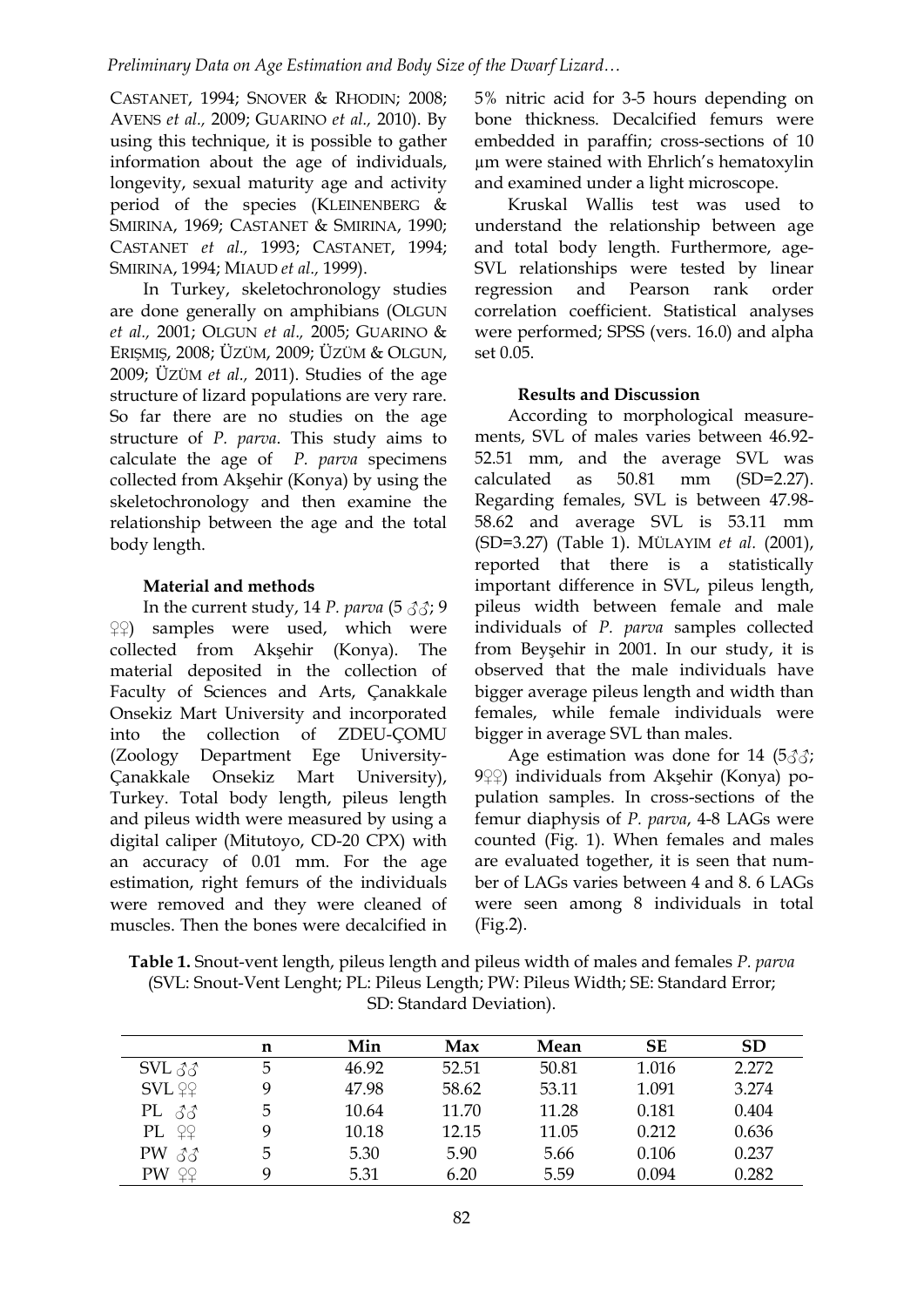

**Fig. 1. C**ross-sections of the femur diaphysis of adult *P. parva* specimens (a: Male 46.92 mm SVL with 4 LAGs; b: Female 50.15 mm SVL with 5 LAGs; c: Female 51.75 mm SVL with 6 LAGs; d: Female 57.12 mm SVL with 8 LAGs).



**Fig. 2.** Frequencies (number of individuals) by age class of *P. parva* in males and females.

Age and SVL relationships are examined in the samples which were used in the study. As a result of Kruskal-Wallis test, the difference between age and SVL was significant (P=0.032). Age-SVL equation is calculated as  $SVL=37.82 + (2.47 * age)$ . Pearson correlation coefficient is calculated as r=0.93 between age (years)-SVL. In addition, as a result of linear regression analysis, a strong positive relationship between age and SVL is observed (ANOVA: F=84.77; df=1; P˂0.00) (Fig. 3).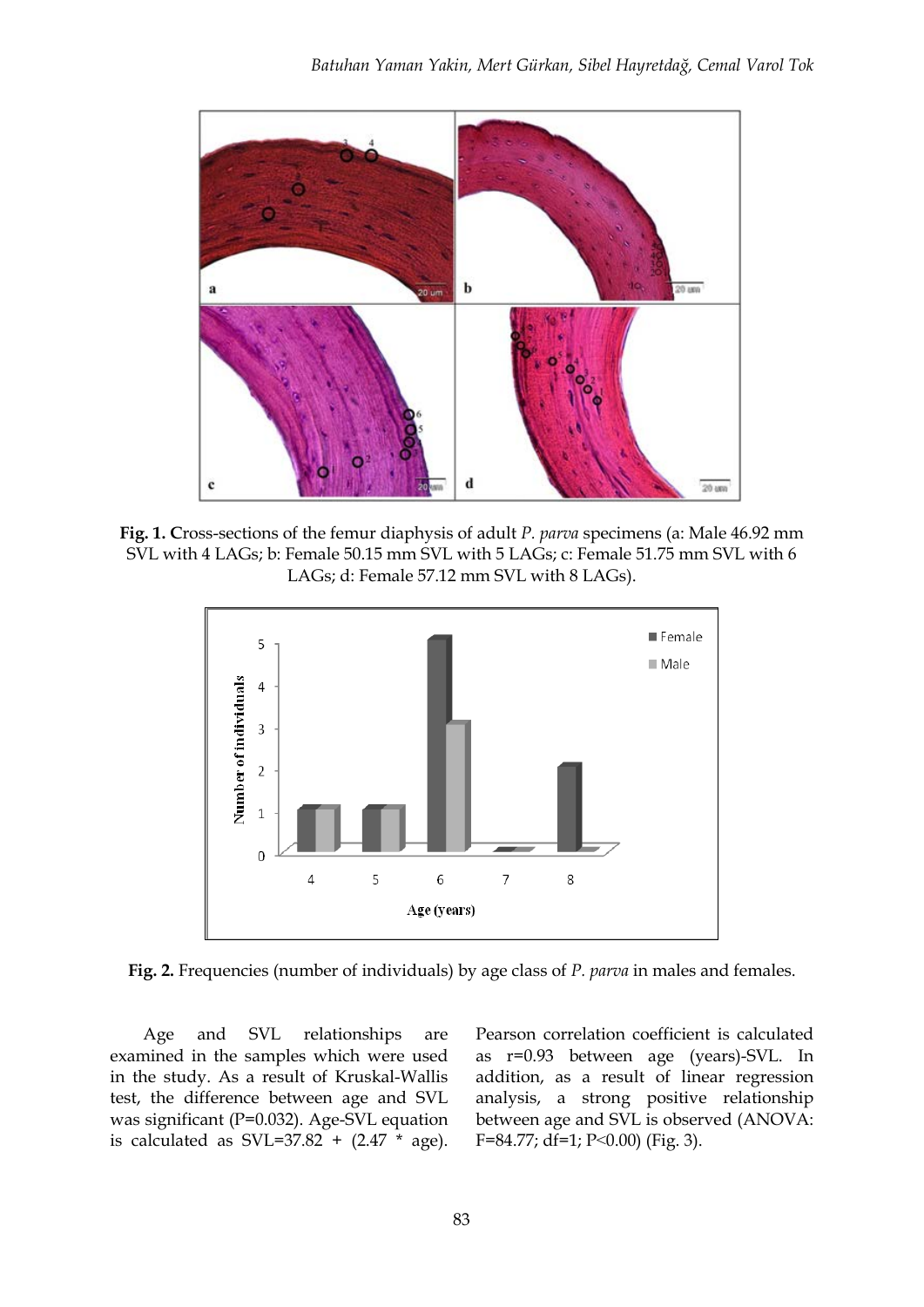

**Fig. 3.** Age (years) – SVL relationship of *P. parva*

In conclusion, a positive correlation  $(r=0.93, P<0.01)$  is seen between the age and the SVL is observed. The increase in SVL value and age for the current material is directly proportional.

Similarly, considering the relationship between the length and the width of pileus, it is observed that pileus length does not increase constantly with age (r=0.007, P=0.98), while width increases normally together with age  $(r=0.212, P=0.46)$ .

The age formula of SVL=37.82 + (2.47\*age) is seen suitable for *P. parva* samples living in this locality. Thus, it is thought that individual age estimation can be done without harming the species gathered from the aforementioned locality whose SVL value is calculated.

#### **References**

AVENS L., J. C. TAYLOR. L. R. GOSHE. T. T JONES. M. HASTINGS. 2009. Use of skeletochronological analysis to estimate the age of leatherback sea turtles *Dermochelys coriacea* in the western North Atlantic. *- Endangered Species Research,* 8: 165–177.

- BOULENGER, G. A. 1887. Catalogue of the lizards in the British museum (Natural History) Lacertidae, Gerrhosauridae, Scincidae, Anelytropidae, Dibamidae, Chamaeleonidae. 3 (2nd ed.). Trustees of the British Museum, London, pp.  $XII + 575.$
- CASTANET, J., E. M. SMIRINA. 1990. Introduction to the skeletochronological method in amphibians and reptiles. - *Annales des Sciences Naturelles-Zoologie et Biologie Animale,*  11: 191-196.
- CASTANET, J., H. FRANCILLON-VIEILLOT. F. J. MEUNIER. A. DE RICQLES. 1993. Bone and individual aging. In Brian Kate Hall (Ed.)*, - Bone: Bone Growth,* 7: 245- 283.
- CASTANET, J., 1994. Age estimation and longevity in reptiles. - *Gerontology*, 40: 174-192.
- DURHAM L.,W. BENNETT. 1963. Age, growth and homing in the bullfrog. - *Journal of Wildlife Management*, 27:107-123.